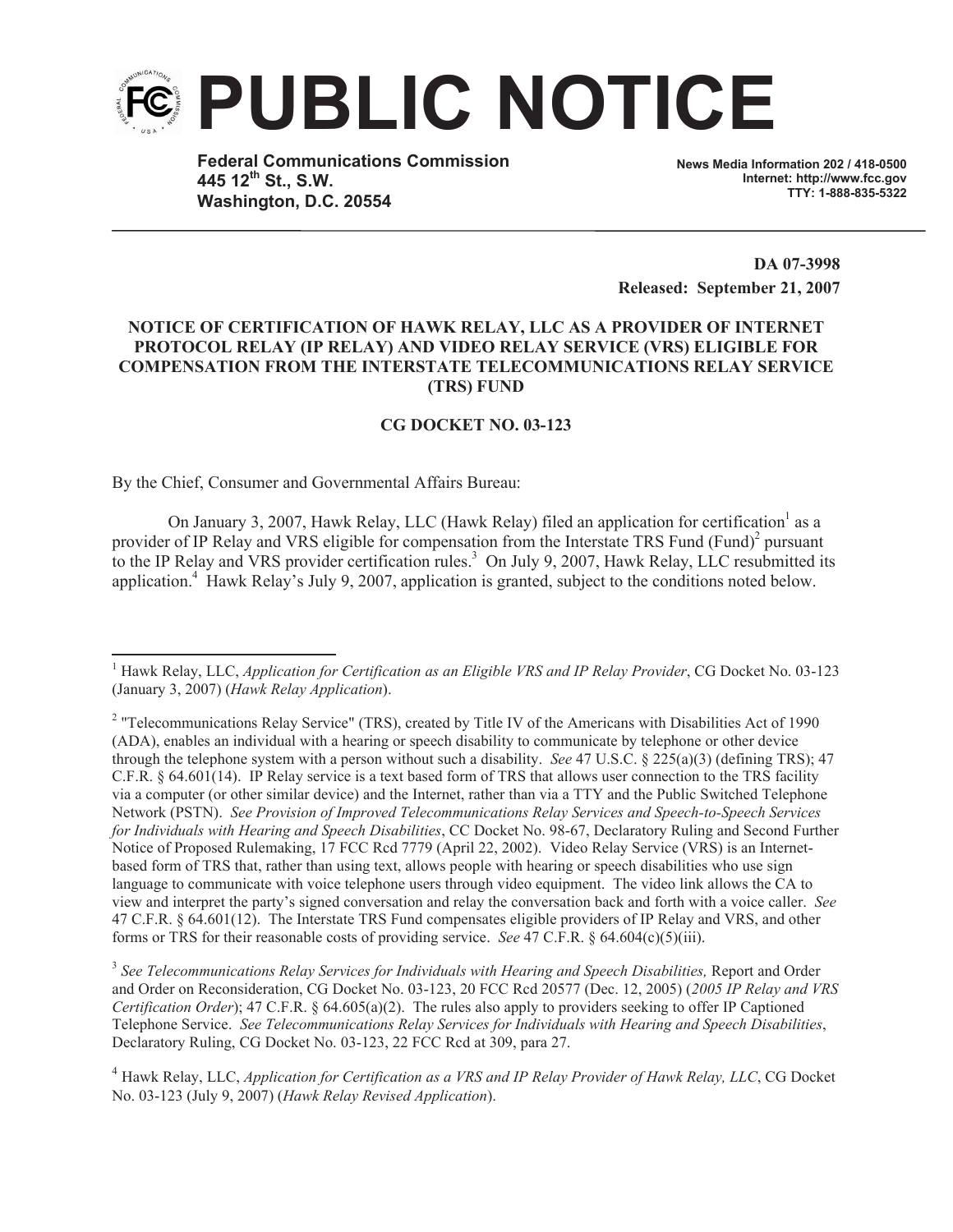On December 12, 2005, the Commission released an order adopting new rules permitting carriers desiring to offer IP Relay and VRS services and receive payment from the Fund to seek certification as a provider eligible for compensation from the Fund.<sup>5</sup> The rules require entities seeking such certification to submit documentation to the Commission setting forth, in narrative form:

> (i) a description of the forms of TRS to be provided (*i.e.,* VRS and/or IP Relay); (ii) a description of how the provider will meet all non-waived mandatory minimum standards applicable to each form of TRS offered; (iii) a description of the provider's procedures for ensuring compliance with all applicable TRS rules; (iv) a description of the provider's complaint procedures; (v) a narrative describing any areas in which the provider's service will differ from the applicable mandatory minimum standards; (vi) a narrative establishing that services that differ from the mandatory minimum standards do not violate applicable mandatory minimum standards; (vii) demonstration of status as a common carrier; and (viii) a statement that the provider will file annual compliance reports demonstrating continued compliance with these rules.<sup>[6</sup>]

The rules further provide that after review of the submitted documentation, the Commission shall certify that the provider of IP Relay and VRS services is eligible for compensation from the Fund if the Commission determines that the certification documentation:

> (i) establishes that the provision of IP Relay and VRS ... will meet or exceed all nonwaived operational, technical, and functional minimum standards contained in § 64.604; (ii) establishes that the IP Relay and VRS ... provider makes available adequate procedures and remedies for ensuring compliance with the requirements of this section and the mandatory minimum standards contained in  $\S$  64.604, including that it makes available for TRS users informational materials on complaint procedures sufficient for users to know the proper procedures for filing complaints; and (iii) where the TRS service differs from the mandatory minimum standards contained in § 64.604, the IP Relay and VRS ... provider establishes that its service does not violate applicable mandatory minimum standards. $[^{7}]$

We have reviewed the *Hawk Relay Revised Application* pursuant to these rules. We conclude that Hawk Relay has adequately demonstrated that its provision of IP Relay and VRS services will meet or exceed all operational, technical, and functional TRS standards set forth in the Commission's rules, 47 C.F.R. § 64.604; that it makes available adequate procedures and remedies for ensuring compliance with applicable Commission rules; and that to the extent Hawk Relay service differs from the mandatory minimum standards, the service does not violate the rules.

We grant Hawk Relay's application subject to compliance with applicable Commission orders, including the declaratory ruling requiring the interoperability of VRS equipment and service.<sup>8</sup> This

 $7$  47 C.F.R. § 64.605(b)(2).

<sup>5</sup> *2005 IP Relay and VRS Certification Order, supra.*

 $6$  47 C.F.R. § 64.605(a)(2).

<sup>&</sup>lt;sup>8</sup> See Telecommunications Relay Services for Individuals with Hearing and Speech Disabilities, CG Docket No. 03-123, Declaratory Ruling and Further Notice of Proposed Rulemaking, 21 FCC Rcd 5442 (May 9, 2006). *See also* 47 C.F.R. § 64.605(e)(2) (Commission may require certified providers to submit documentation demonstrating compliance with the mandatory minimum standards). Further, Hawk Relay must file an annual report with the Commission evidencing that they are in compliance with Section 64.604. 47 C.F.R. § 64.605(g). The first such